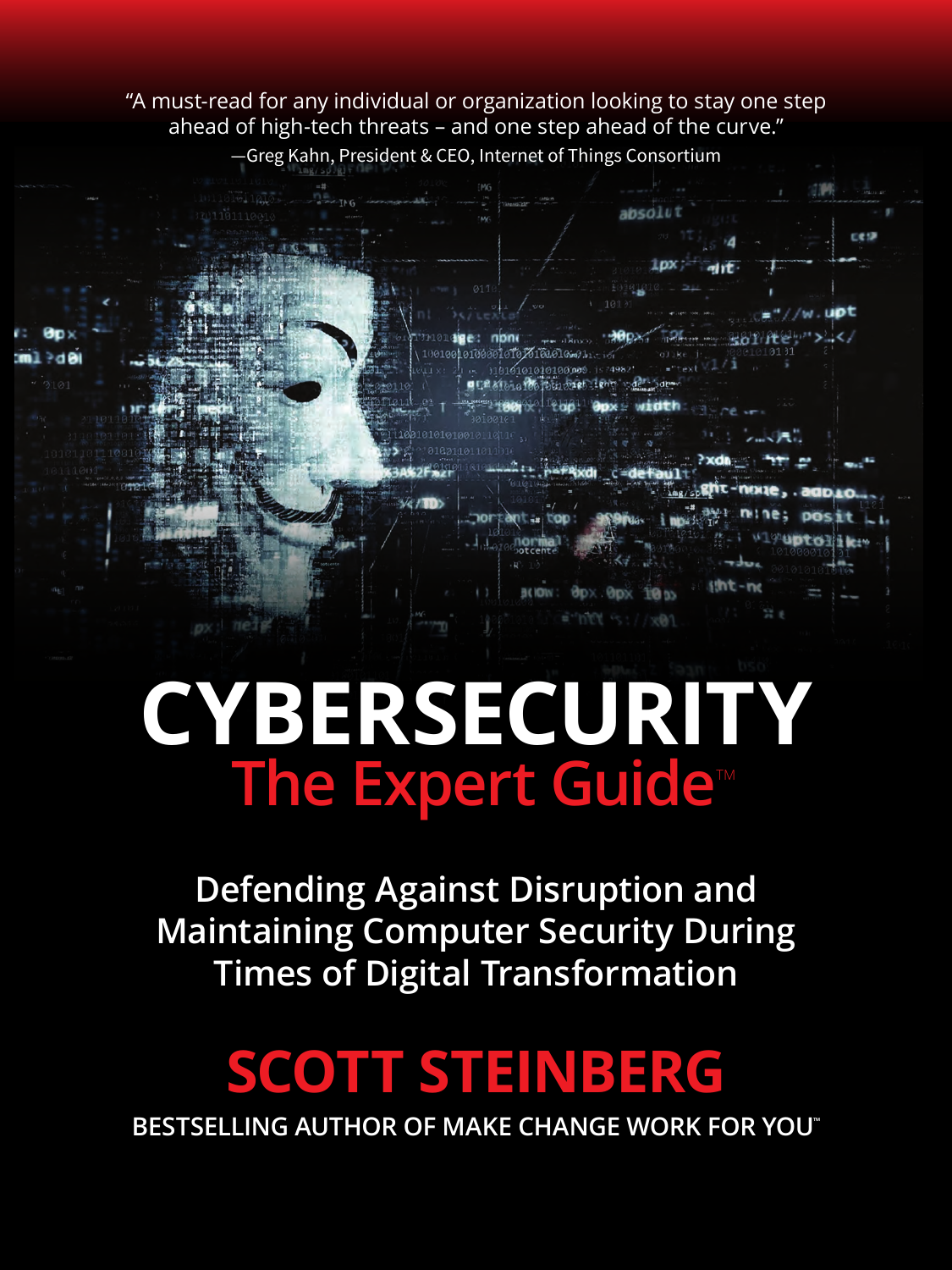

### **How to Promote Cybersecurity Awareness Across Your Business**

**Security isn't just a technical challenge for today's organization. It's also a cultural one. Given that any digital defense is only as effective as the people behind it, promoting best practices around online and high-tech interactions is crucial. That's why the best IT security strategies start with keeping cyber awareness top of mind.**

#### Implement Formal Policies, Procedures, and Guidelines

- Define and clearly articulate cyber security policies surrounding the use of hardware devices, software, information, and high-tech exchanges of all kinds, including when and how it's appropriate to interact and communicate online.
- Establish role-based guidelines for each team, including what specifically individual members need to know about IT security, online safety/privacy, and how to comport themselves using digital channels.
- Build a formal security handbook online, print, or PDF that codifies these principles and guidelines, and share it with your staff.
- Provide managers with step-by-step guides to the actions that they should take with regards to getting new hires up to speed on cybersecurity, providing existing employees with continuing education, and addressing when workers depart the organization.
- Assign staffers clear security-related roles and responsibilities, including which specific teams and individuals have the authority to make decisions in the event that cyber threats are detected, and which tasks that each is empowered to pursue in support of addressing high-tech concerns.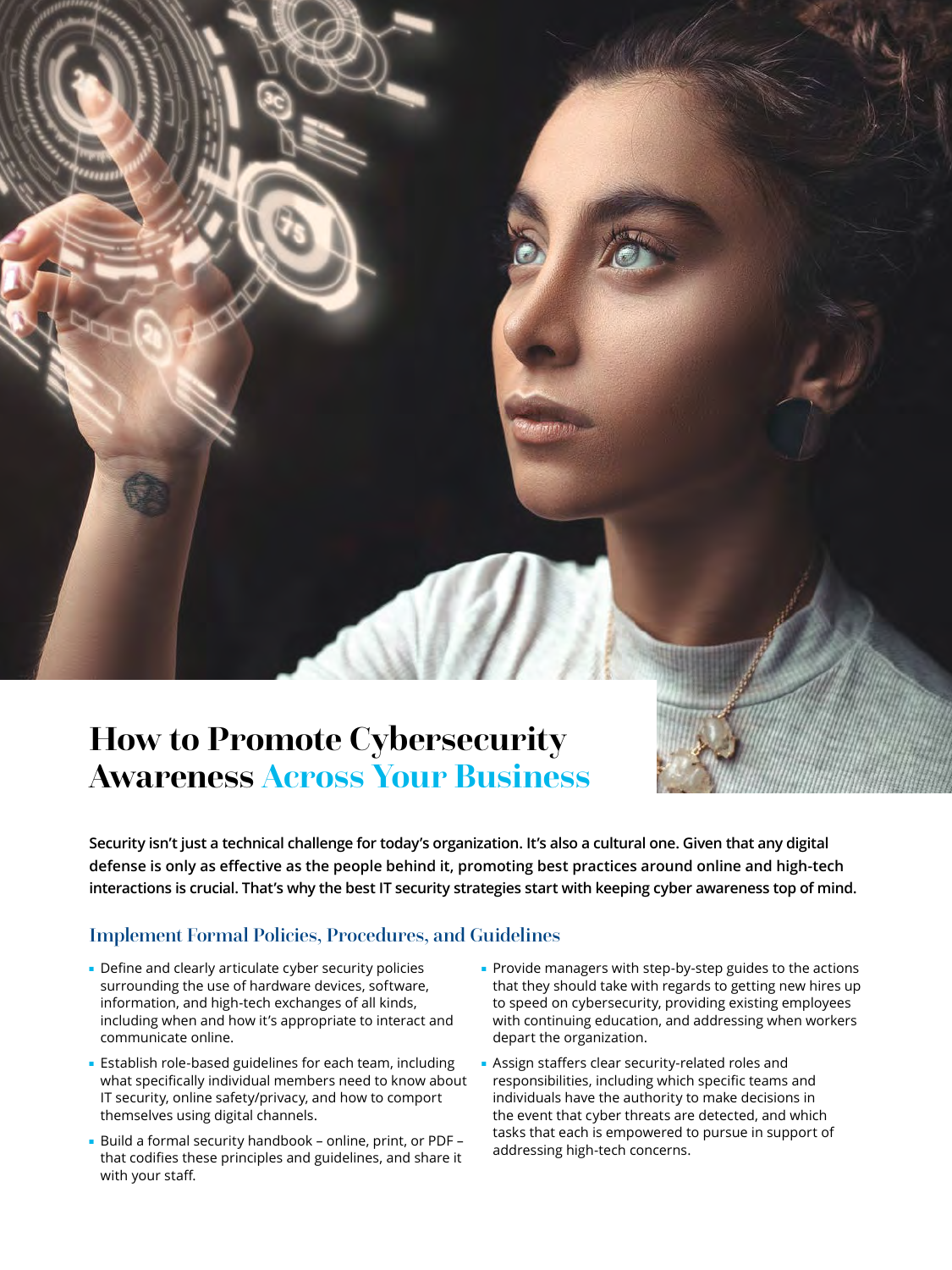#### Equip Staff with Up-to-Date Training and Instruction

- Provide employees with access to educational, training, and certification programs that promote knowledge of and hands-on experience dealing with cyber threats. Follow it up with ongoing coverage and correspondence of emerging security issues every 90 to 180 days.
- Refresh workers' knowledge of industry best practices and standards every six months, and offer access to additional sources of instruction and self-guided learning should they wish to explore these topics further.
- Implement and provide employees with internal communications channels – e.g. team chat programs or online forums – where they can discuss and share additional insights, or provide questions and feedback to their peers.
- Supplement linear sources of education such as books, training guides, and online videos with interactive exercises and team-based activities that test staffers' skills and ability to problem-solve in real-time.
- Should employees make errors or oversights as they proceed through the learning process, use these opportunities to provide constructive feedback on how to correct mistakes, and instruction into how the consequences of these choices could impact the organization's operations.

#### Implement Real-World Scenario Training and Feedback

- Transform day-to-day cybersecurity challenges and concerns – e.g. encounters with phishing, social engineering, or business email compromise – into realistic, simulated real-world scenarios that employees can work through to grow their skills and expertise.
- Offer instructional feedback as workers tackle these challenges, helping them think through potential courses of action, consider the potential risks and rewards associated with every choice, and determine the optimal means of addressing each encounter.
- Give staff the autonomy to puzzle their own way through scenarios, and chances to collaborate and work as a team, encouraging them to share ideas and input all the way. In tandem, make a point to remind them that it's OK to make mistakes – but important not to make the same mistake twice.
- Quiz employees on what they've learned, review the results of these sessions, and discuss where strategies should be revisited and updated to be more effective.
- Gather the insights gleaned from these exercises and share them with other areas of the organization.

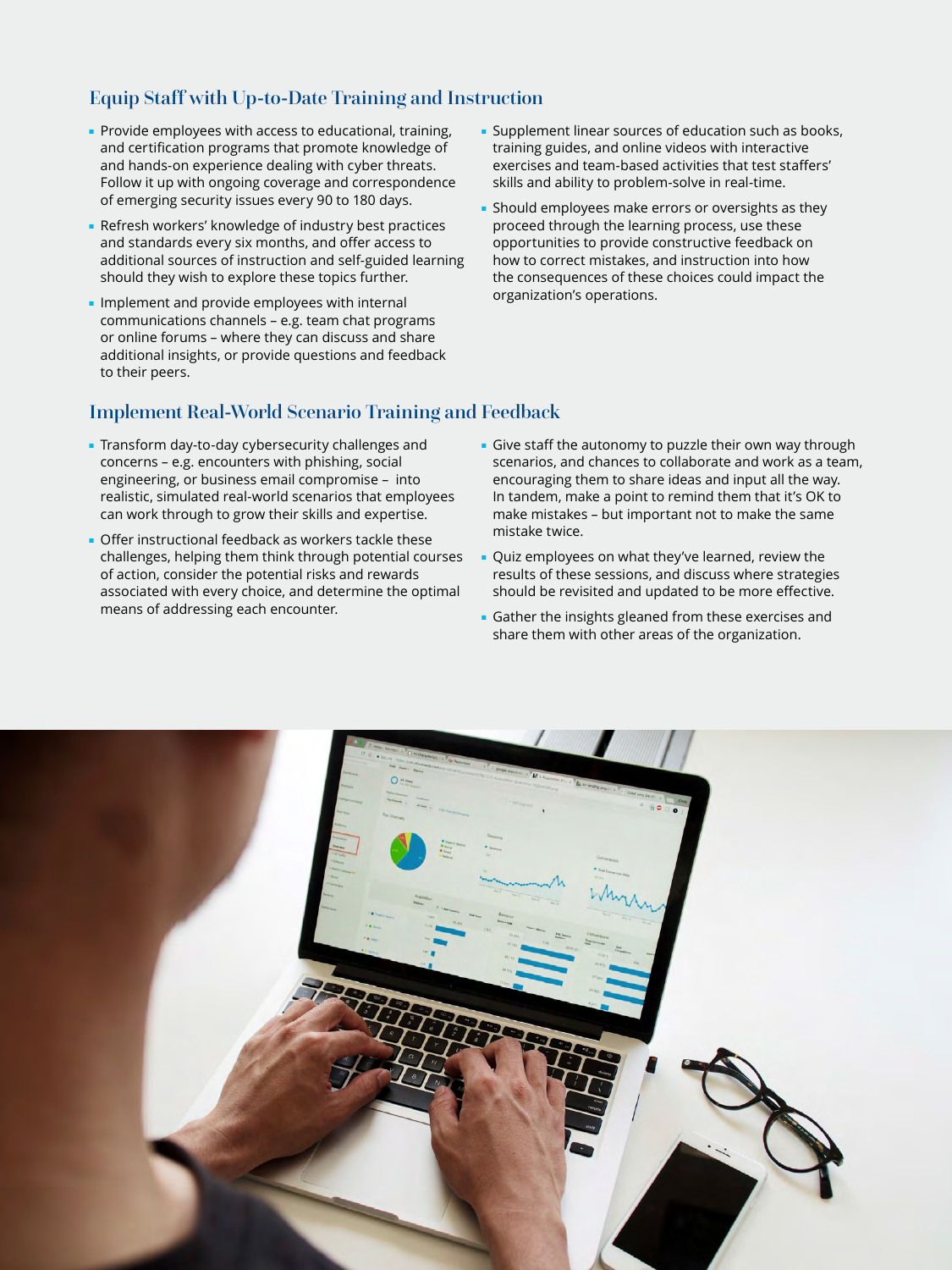#### Promote Knowledge and Awareness Amongst Your Staff

- Articulate why cybersecurity matters at every turn: When someone joins the team, provide one-on-one and group training sessions; when incidents occur, review what happened with staffers; and when conducting annual planning, schedule instructional sessions to occur at regular intervals throughout the year.
- Plan and schedule regular content marketing and employee engagement campaigns that also promote knowledge and awareness of cybersecurity topics and trends amongst your staff.
- Reach out and address employees on a routine basis – e.g. weekly or monthly – about rising topics of IT concern, and encourage them to embrace a mindset wherein they constantly work to Identify (recognize),

#### Institute Comprehensive Reporting and Analysis

- Identify the key person(s) accountable for cyber security within each of your firm's departments, and circulate their contact info amongst staffers. Do the same for each of your partners and vendors. Also provide information on emergency and off-hours contacts.
- Implement official communications channels e.g. tip lines, online forums, or emergency email accounts – through which employees can document and report any cyber security events or incidents. These platforms should include mechanisms that allows information about potential security threats to flow freely between employees and IT decision makers.

Measure (prioritize), Monitor (review), and Control (limit) prospective risks.

- Maintain online resources and forums when employees can turn to stay current on cyber threats and IT industry trends.
- Create a communications plan and workflow for dealing with IT security incidents, outline the disaster response process, and familiarize it amongst your teams.
- Avoid laying blame when security issues arise, and use these incidents to provide employees with refresher courses and opportunities to analyze what went wrong so they can better address them in the future.
- Educate workers on whom to call upon or reach out to if a cyber event happens, especially if systems, websites, or services need to be quarantined or shut down on short notice.
- Standardize threat reports and updates to help employees quickly share information using time-saving templates.
- Define threat severity levels, and articulate to workers under what circumstances they should escalate concerns higher up official channels.

**Tthis each(function(b){n(this).wrapInmer** (b)a.call(this, c):a)})}, unwrap: function() {ret  $f($  wpe)  $\{if('none' == Xb(a) ||'hidden' == 0\})$ ers.visible=function(a){return!n.expr  $\frac{10}{20}$ . test(a)?d(a,e):cc(a+"["-("object" type **Length** = encodeURIComponent(a)+"="+encode **for**(c in a)cc(c,a[c],b,e);return d.join or(c in a)cc(c,atc), yer a=this.ty<br>s}).filter(function(){var a=this.ty sArray(c)?n.map(c,function(a){retwr **THE HOOK MODE** Credentials"in fc, fc=l.ajax=1 credentials in te, contrident<br>|ds[f];b.mimeType&&g.overrident  $c = function(a, d)$ {var f,i,j;<br> $c = function(a, d)$ {var f,i,j; **function**(a, d)\Vardicities<br>Text}catch(k){i=""}f||!b.isL Text}catch(K)11-<br>function gc(){try{return new t/javascript, application/java ext/javascript, application/java<br>a.cache&&(a.cache=!1),a.cross00<br>a.cache&&(a.cache=!1),b. ets&(b.charset=a.scriptCharset), b.s<br>ets&(b.charset=a.scriptCharset), b.s (b.charset=a.scripting<br>(b.charset=a.scripting=clb,c<br>("ison jsonp",function  $\{$   $\bullet$  success"))}, c.insertBerure<br> $\{$   $\bullet$  success"))}, c.insertBerure(notion(